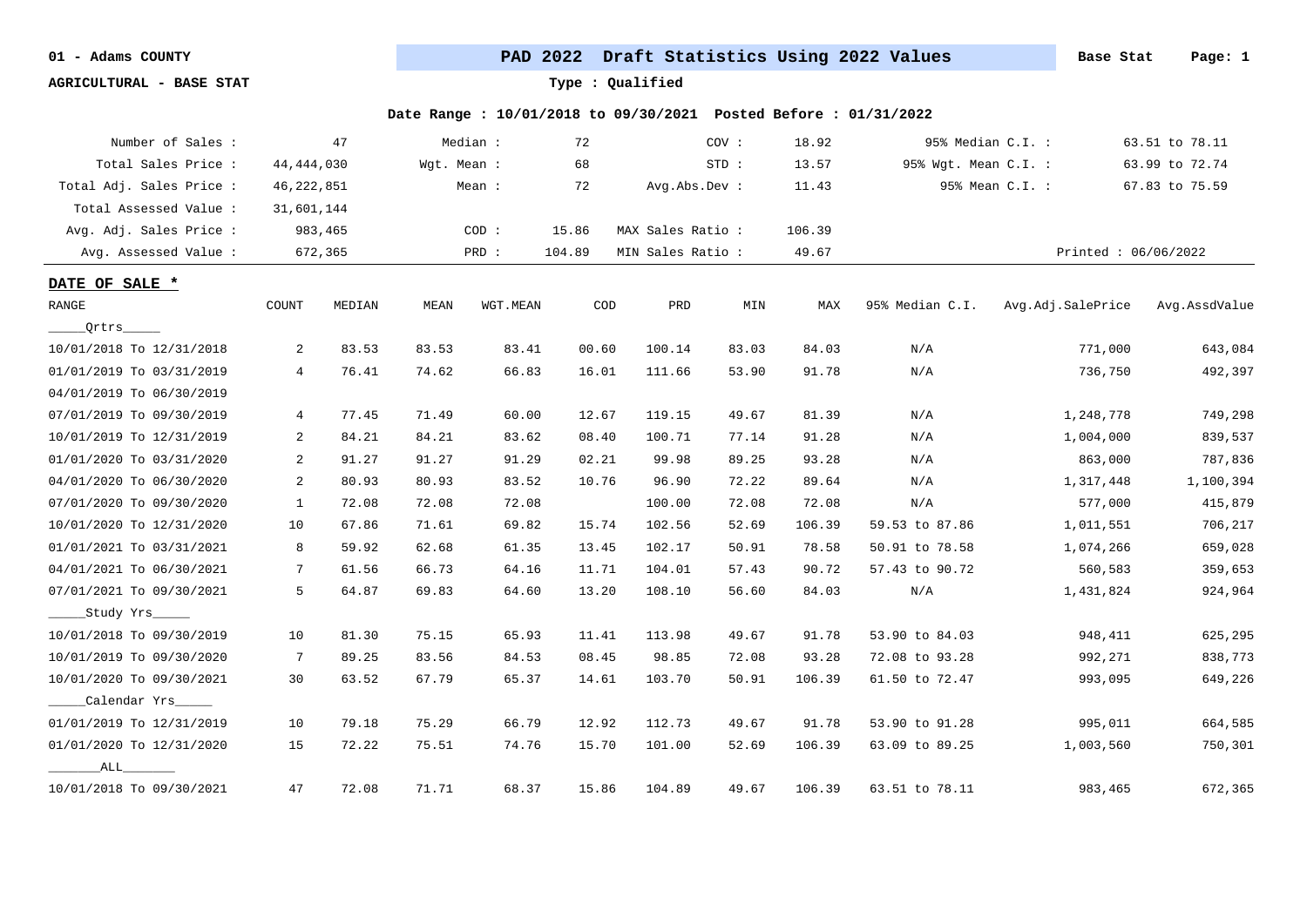**AGRICULTURAL - BASE STAT Type : Qualified**

| Number of Sales :             |              | 47      |             | Median : | 72                          |                   | COV:  | 18.92  |                      | 95% Median C.I. : | 63.51 to 78.11      |
|-------------------------------|--------------|---------|-------------|----------|-----------------------------|-------------------|-------|--------|----------------------|-------------------|---------------------|
| Total Sales Price :           | 44, 444, 030 |         | Wgt. Mean : |          | 68                          |                   | STD:  | 13.57  | 95% Wgt. Mean C.I. : |                   | 63.99 to 72.74      |
| Total Adj. Sales Price :      | 46,222,851   |         |             | Mean :   | 72                          | Avg.Abs.Dev :     |       | 11.43  |                      | 95% Mean C.I. :   | 67.83 to 75.59      |
| Total Assessed Value :        | 31,601,144   |         |             |          |                             |                   |       |        |                      |                   |                     |
| Avg. Adj. Sales Price :       |              | 983,465 |             | COD:     | 15.86                       | MAX Sales Ratio : |       | 106.39 |                      |                   |                     |
| Avg. Assessed Value :         |              | 672,365 |             | PRD :    | 104.89                      | MIN Sales Ratio : |       | 49.67  |                      |                   | Printed: 06/06/2022 |
| GEO CODE<br>TOWNSHIP #        |              |         |             |          |                             |                   |       |        |                      |                   |                     |
| RANGE                         | COUNT        | MEDIAN  | MEAN        | WGT.MEAN | $\mathop{\rm COD}\nolimits$ | PRD               | MIN   | MAX    | 95% Median C.I.      | Avg.Adj.SalePrice | Avg.AssdValue       |
| 0 or Blank                    | 2            | 68.60   | 68.60       | 71.59    | 07.42                       | 95.82             | 63.51 | 73.68  | N/A                  | 684,402           | 489,980             |
| 3659                          | 2            | 60.06   | 60.06       | 60.60    | 02.41                       | 99.11             | 58.61 | 61.50  | N/A                  | 450,000           | 272,682             |
| 3661                          | 3            | 70.89   | 71.46       | 70.79    | 09.58                       | 100.95            | 61.56 | 81.92  | N/A                  | 751,333           | 531,891             |
| 3663                          | 1            | 62.74   | 62.74       | 62.74    |                             | 100.00            | 62.74 | 62.74  | N/A                  | 610,000           | 382,727             |
| 3665                          | 5            | 68.36   | 69.70       | 69.56    | 11.72                       | 100.20            | 52.69 | 87.86  | N/A                  | 1,024,200         | 712,470             |
| 3765                          | 3            | 59.53   | 57.06       | 54.66    | 06.90                       | 104.39            | 49.67 | 61.99  | N/A                  | 1,877,653         | 1,026,325           |
| 3769                          | 1            | 76.37   | 76.37       | 76.37    |                             | 100.00            | 76.37 | 76.37  | N/A                  | 1,067,500         | 815,285             |
| 3771                          | 1            | 77.14   | 77.14       | 77.14    |                             | 100.00            | 77.14 | 77.14  | N/A                  | 1,088,000         | 839,280             |
| 3895                          | 4            | 68.48   | 67.93       | 66.28    | 10.81                       | 102.49            | 56.18 | 78.58  | N/A                  | 985,280           | 653,069             |
| 3897                          | 5            | 54.27   | 62.84       | 56.86    | 18.56                       | 110.52            | 50.91 | 81.39  | N/A                  | 989,500           | 562,637             |
| 3899                          | 3            | 72.47   | 75.43       | 72.42    | 12.71                       | 104.16            | 63.09 | 90.72  | N/A                  | 691,883           | 501,077             |
| 4001                          | 6            | 81.28   | 75.26       | 72.13    | 10.38                       | 104.34            | 57.43 | 84.03  | 57.43 to 84.03       | 864,474           | 623,563             |
| 4003                          | 3            | 78.11   | 80.37       | 68.84    | 21.25                       | 116.75            | 56.60 | 106.39 | N/A                  | 1,323,283         | 910,897             |
| 4005                          | 1            | 89.25   | 89.25       | 89.25    |                             | 100.00            | 89.25 | 89.25  | N/A                  | 851,000           | 759,494             |
| 4007                          | 7            | 89.64   | 81.20       | 78.23    | 11.78                       | 103.80            | 57.10 | 93.28  | 57.10 to 93.28       | 1,029,804         | 805,611             |
| ALL                           |              |         |             |          |                             |                   |       |        |                      |                   |                     |
| 10/01/2018 To 09/30/2021      | 47           | 72.08   | 71.71       | 68.37    | 15.86                       | 104.89            | 49.67 | 106.39 | 63.51 to 78.11       | 983,465           | 672,365             |
| AREA (MARKET)                 |              |         |             |          |                             |                   |       |        |                      |                   |                     |
| $\ensuremath{\mathsf{RANGE}}$ | COUNT        | MEDIAN  | MEAN        | WGT.MEAN | $\mathop{\rm COD}\nolimits$ | PRD               | MIN   | MAX    | 95% Median C.I.      | Avg.Adj.SalePrice | Avg.AssdValue       |
| 4000                          | 47           | 72.08   | 71.71       | 68.37    | 15.86                       | 104.89            | 49.67 | 106.39 | 63.51 to 78.11       | 983,465           | 672,365             |
| ALL                           |              |         |             |          |                             |                   |       |        |                      |                   |                     |
| 10/01/2018 To 09/30/2021      | 47           | 72.08   | 71.71       | 68.37    | 15.86                       | 104.89            | 49.67 | 106.39 | 63.51 to 78.11       | 983,465           | 672,365             |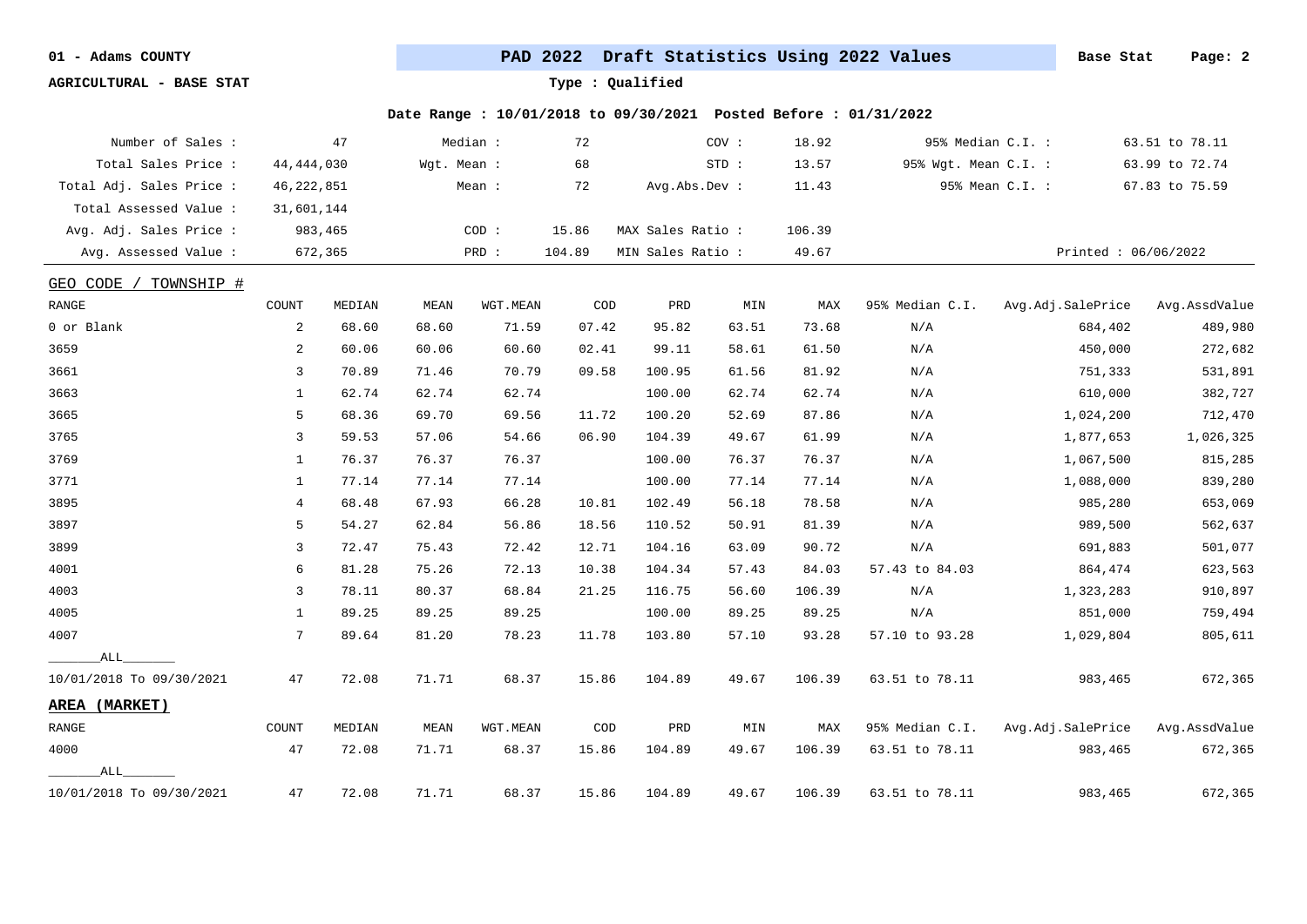**AGRICULTURAL - BASE STAT Type : Qualified**

| Number of Sales :        |              | 47                 |             | Median : | 72                          |                   | COV:  | 18.92  |                      | 95% Median C.I. :   | 63.51 to 78.11 |
|--------------------------|--------------|--------------------|-------------|----------|-----------------------------|-------------------|-------|--------|----------------------|---------------------|----------------|
| Total Sales Price :      | 44, 444, 030 |                    | Wqt. Mean : |          | 68                          |                   | STD:  | 13.57  | 95% Wgt. Mean C.I. : |                     | 63.99 to 72.74 |
| Total Adj. Sales Price : | 46, 222, 851 |                    |             | Mean :   | 72                          | Avg.Abs.Dev :     |       | 11.43  |                      | 95% Mean C.I. :     | 67.83 to 75.59 |
| Total Assessed Value :   | 31,601,144   |                    |             |          |                             |                   |       |        |                      |                     |                |
| Avg. Adj. Sales Price :  |              | 983,465            |             | COD:     | 15.86                       | MAX Sales Ratio : |       | 106.39 |                      |                     |                |
| Avg. Assessed Value :    |              | 672,365            |             | PRD :    | 104.89                      | MIN Sales Ratio : |       | 49.67  |                      | Printed: 06/06/2022 |                |
| STATUS: IMPROVED,        |              | UNIMPROVED, & IOLL |             |          |                             |                   |       |        |                      |                     |                |
| RANGE                    | COUNT        | MEDIAN             | MEAN        | WGT.MEAN | $\mathop{\rm COD}\nolimits$ | PRD               | MIN   | MAX    | 95% Median C.I.      | Avg.Adj.SalePrice   | Avg.AssdValue  |
| $\mathbf{1}$             | 4            | 70.84              | 70.25       | 65.95    | 19.58                       | 106.52            | 49.67 | 89.64  | N/A                  | 1,596,754           | 1,052,980      |
| $\overline{a}$           | 43           | 72.08              | 71.84       | 68.76    | 15.54                       | 104.48            | 50.91 | 106.39 | 63.51 to 78.11       | 926,415             | 636,959        |
| ALL                      |              |                    |             |          |                             |                   |       |        |                      |                     |                |
| 10/01/2018 To 09/30/2021 | 47           | 72.08              | 71.71       | 68.37    | 15.86                       | 104.89            | 49.67 | 106.39 | 63.51 to 78.11       | 983,465             | 672,365        |
| SCHOOL DISTRICT *        |              |                    |             |          |                             |                   |       |        |                      |                     |                |
| RANGE                    | COUNT        | MEDIAN             | MEAN        | WGT.MEAN | COD                         | PRD               | MIN   | MAX    | 95% Median C.I.      | Avg.Adj.SalePrice   | Avg.AssdValue  |
| 010003                   | 5            | 63.51              | 66.33       | 69.55    | 08.79                       | 95.37             | 58.61 | 77.14  | N/A                  | 677,760             | 471,390        |
| 010018                   |              |                    |             |          |                             |                   |       |        |                      |                     |                |
| 010090                   | 27           | 67.36              | 68.72       | 65.59    | 16.03                       | 104.77            | 49.67 | 93.28  | 59.53 to 76.37       | 1,137,942           | 746,345        |
| 010123                   | 8            | 79.90              | 78.15       | 74.70    | 12.80                       | 104.62            | 56.18 | 91.78  | 56.18 to 91.78       | 794,217             | 593,258        |
| 100019                   |              |                    |             |          |                             |                   |       |        |                      |                     |                |
| 180501                   | $\mathbf{1}$ | 63.52              | 63.52       | 63.52    |                             | 100.00            | 63.52 | 63.52  | N/A                  | 1,171,211           | 743,975        |
| 400126                   |              |                    |             |          |                             |                   |       |        |                      |                     |                |
| 500503                   |              |                    |             |          |                             |                   |       |        |                      |                     |                |
| 650005                   |              |                    |             |          |                             |                   |       |        |                      |                     |                |
| 910074                   | 6            | 83.53              | 82.41       | 78.58    | 10.87                       | 104.87            | 57.43 | 106.39 | 57.43 to 106.39      | 764,114             | 600,471        |
| ALL                      |              |                    |             |          |                             |                   |       |        |                      |                     |                |
| 10/01/2018 To 09/30/2021 | 47           | 72.08              | 71.71       | 68.37    | 15.86                       | 104.89            | 49.67 | 106.39 | 63.51 to 78.11       | 983,465             | 672,365        |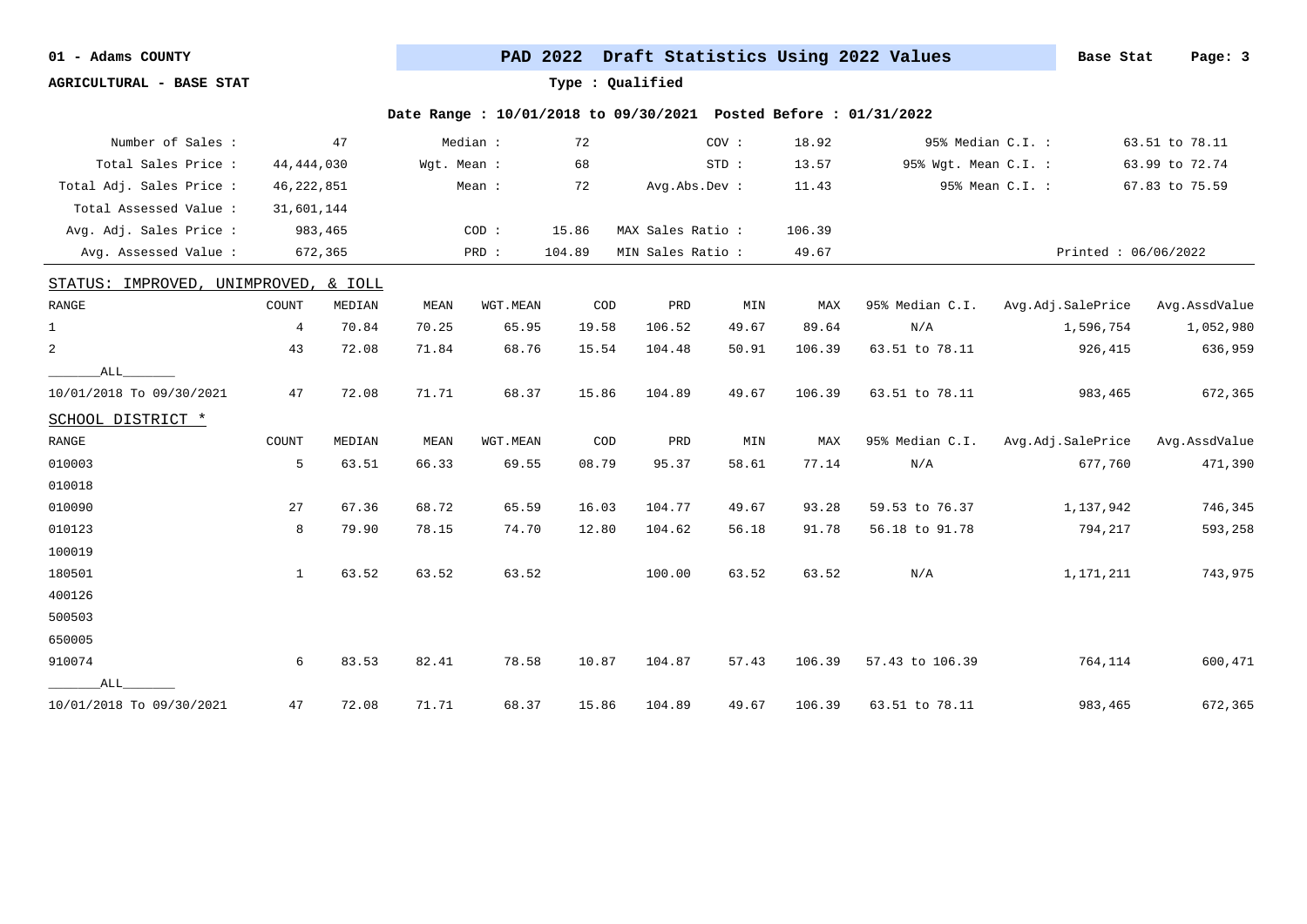**AGRICULTURAL - BASE STAT Type : Qualified**

| Number of Sales :        |              | 47      |             | Median : | 72     |                   | COV:  | 18.92  |                      | 95% Median C.I. : | 63.51 to 78.11      |
|--------------------------|--------------|---------|-------------|----------|--------|-------------------|-------|--------|----------------------|-------------------|---------------------|
| Total Sales Price:       | 44,444,030   |         | Wqt. Mean : |          | 68     |                   | STD:  | 13.57  | 95% Wgt. Mean C.I. : |                   | 63.99 to 72.74      |
| Total Adj. Sales Price : | 46, 222, 851 |         |             | Mean:    | 72     | Avg.Abs.Dev :     |       | 11.43  |                      | 95% Mean C.I. :   | 67.83 to 75.59      |
| Total Assessed Value:    | 31,601,144   |         |             |          |        |                   |       |        |                      |                   |                     |
| Avg. Adj. Sales Price :  |              | 983,465 |             | COD:     | 15.86  | MAX Sales Ratio : |       | 106.39 |                      |                   |                     |
| Avg. Assessed Value :    |              | 672,365 |             | PRD :    | 104.89 | MIN Sales Ratio : |       | 49.67  |                      |                   | Printed: 06/06/2022 |
| AG ACRES IN SALE         |              |         |             |          |        |                   |       |        |                      |                   |                     |
| RANGE                    | COUNT        | MEDIAN  | MEAN        | WGT.MEAN | COD    | PRD               | MIN   | MAX    | 95% Median C.I.      | Avg.Adj.SalePrice | Avg.AssdValue       |
| 30.01 TO<br>50.00        | 1            | 81.39   | 81.39       | 81.39    |        | 100.00            | 81.39 | 81.39  | N/A                  | 293,000           | 238,467             |
| 50.01 TO<br>100.00       | 17           | 72.08   | 72.15       | 71.21    | 15.73  | 101.32            | 52.69 | 91.78  | 61.50 to 84.03       | 492,174           | 350,465             |
| 100.01 TO<br>180.00      | 23           | 72.22   | 71.85       | 69.42    | 15.58  | 103.50            | 50.91 | 106.39 | 61.99 to 78.11       | 1,091,881         | 757,988             |
| 180.01 TO 330.00         | 6            | 66.25   | 68.27       | 64.03    | 17.31  | 106.62            | 49.67 | 89.64  | 49.67 to 89.64       | 2,074,938         | 1,328,510           |
| ALL                      |              |         |             |          |        |                   |       |        |                      |                   |                     |
| 10/01/2018 To 09/30/2021 | 47           | 72.08   | 71.71       | 68.37    | 15.86  | 104.89            | 49.67 | 106.39 | 63.51 to 78.11       | 983,465           | 672,365             |
| MAJORITY LAND USE > 95%  |              |         |             |          |        |                   |       |        |                      |                   |                     |
| RANGE                    | COUNT        | MEDIAN  | MEAN        | WGT.MEAN | COD    | PRD               | MIN   | MAX    | 95% Median C.I.      | Avg.Adj.SalePrice | Avg.AssdValue       |
| $DRY-N/A$                | 2            | 61.06   | 61.06       | 61.06    | 04.01  | 100.00            | 58.61 | 63.51  | N/A                  | 280,803           | 171,458             |
| GRASS                    | $\mathbf{1}$ | 81.21   | 81.21       | 81.21    |        | 100.00            | 81.21 | 81.21  | N/A                  | 514,112           | 417,487             |
| GRASS-N/A                | 2            | 72.24   | 72.24       | 63.49    | 27.06  | 113.78            | 52.69 | 91.78  | N/A                  | 230,750           | 146,494             |
| IRRGTD                   | 14           | 78.33   | 76.38       | 73.96    | 11.39  | 103.27            | 56.60 | 93.28  | 63.09 to 84.03       | 906,143           | 670,172             |
| IRRGTD-N/A               | 28           | 66.12   | 69.75       | 66.14    | 16.67  | 105.46            | 49.67 | 106.39 | 61.56 to 76.37       | 1,142,844         | 755,905             |
| ALL                      |              |         |             |          |        |                   |       |        |                      |                   |                     |
| 10/01/2018 To 09/30/2021 | 47           | 72.08   | 71.71       | 68.37    | 15.86  | 104.89            | 49.67 | 106.39 | 63.51 to 78.11       | 983,465           | 672,365             |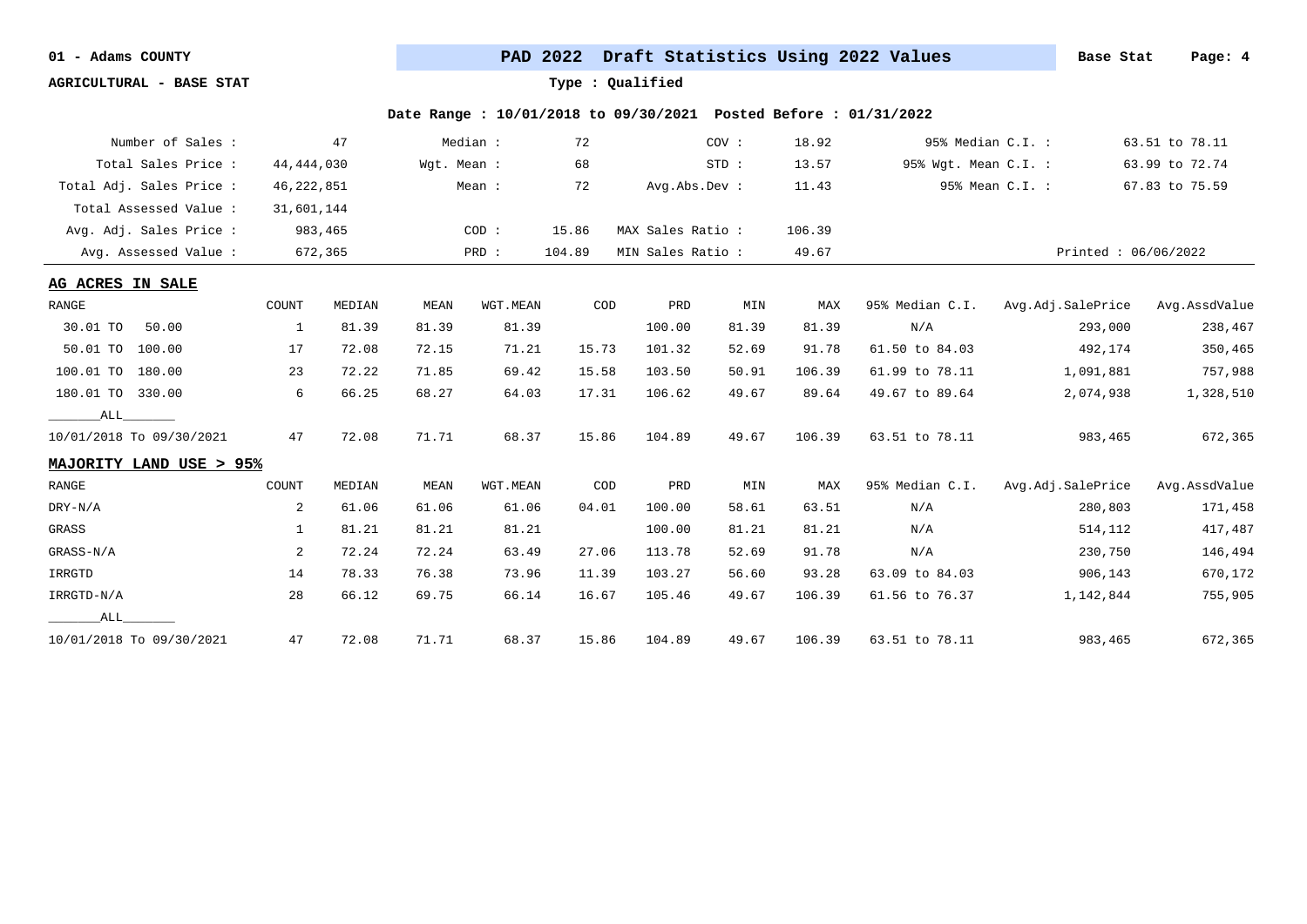**AGRICULTURAL - BASE STAT Type : Qualified**

| Number of Sales :        |                | 47      |             | Median : | 72     |                   | COV:    | 18.92  |                      | 95% Median C.I. :   | 63.51 to 78.11 |
|--------------------------|----------------|---------|-------------|----------|--------|-------------------|---------|--------|----------------------|---------------------|----------------|
| Total Sales Price:       | 44,444,030     |         | Wgt. Mean : |          | 68     |                   | $STD$ : | 13.57  | 95% Wgt. Mean C.I. : |                     | 63.99 to 72.74 |
| Total Adj. Sales Price : | 46, 222, 851   |         |             | Mean :   | 72     | Avg.Abs.Dev :     |         | 11.43  |                      | 95% Mean C.I. :     | 67.83 to 75.59 |
| Total Assessed Value:    | 31,601,144     |         |             |          |        |                   |         |        |                      |                     |                |
| Avg. Adj. Sales Price :  |                | 983,465 |             | COD:     | 15.86  | MAX Sales Ratio:  |         | 106.39 |                      |                     |                |
| Avg. Assessed Value:     |                | 672,365 |             | PRD :    | 104.89 | MIN Sales Ratio : |         | 49.67  |                      | Printed: 06/06/2022 |                |
| MAJORITY LAND USE > 80%  |                |         |             |          |        |                   |         |        |                      |                     |                |
| RANGE                    | COUNT          | MEDIAN  | MEAN        | WGT.MEAN | COD    | PRD               | MIN     | MAX    | 95% Median C.I.      | Avg.Adj.SalePrice   | Avg.AssdValue  |
| DRY-N/A                  | 2              | 61.06   | 61.06       | 61.06    | 04.01  | 100.00            | 58.61   | 63.51  | N/A                  | 280,803             | 171,458        |
| GRASS                    | 2              | 86.50   | 86.50       | 83.31    | 06.12  | 103.83            | 81.21   | 91.78  | N/A                  | 320,806             | 267,251        |
| GRASS-N/A                |                | 52.69   | 52.69       | 52.69    |        | 100.00            | 52.69   | 52.69  | N/A                  | 334,000             | 175,972        |
| IRRGTD                   | 38             | 72.15   | 71.25       | 68.15    | 14.14  | 104.55            | 49.67   | 93.28  | 63.52 to 78.11       | 1,101,598           | 750,777        |
| IRRGTD-N/A               | $\overline{4}$ | 76.11   | 78.70       | 71.44    | 26.09  | 110.16            | 56.18   | 106.39 | N/A                  | 706,224             | 504,554        |
| ALL                      |                |         |             |          |        |                   |         |        |                      |                     |                |
| 10/01/2018 To 09/30/2021 | 47             | 72.08   | 71.71       | 68.37    | 15.86  | 104.89            | 49.67   | 106.39 | 63.51 to 78.11       | 983,465             | 672,365        |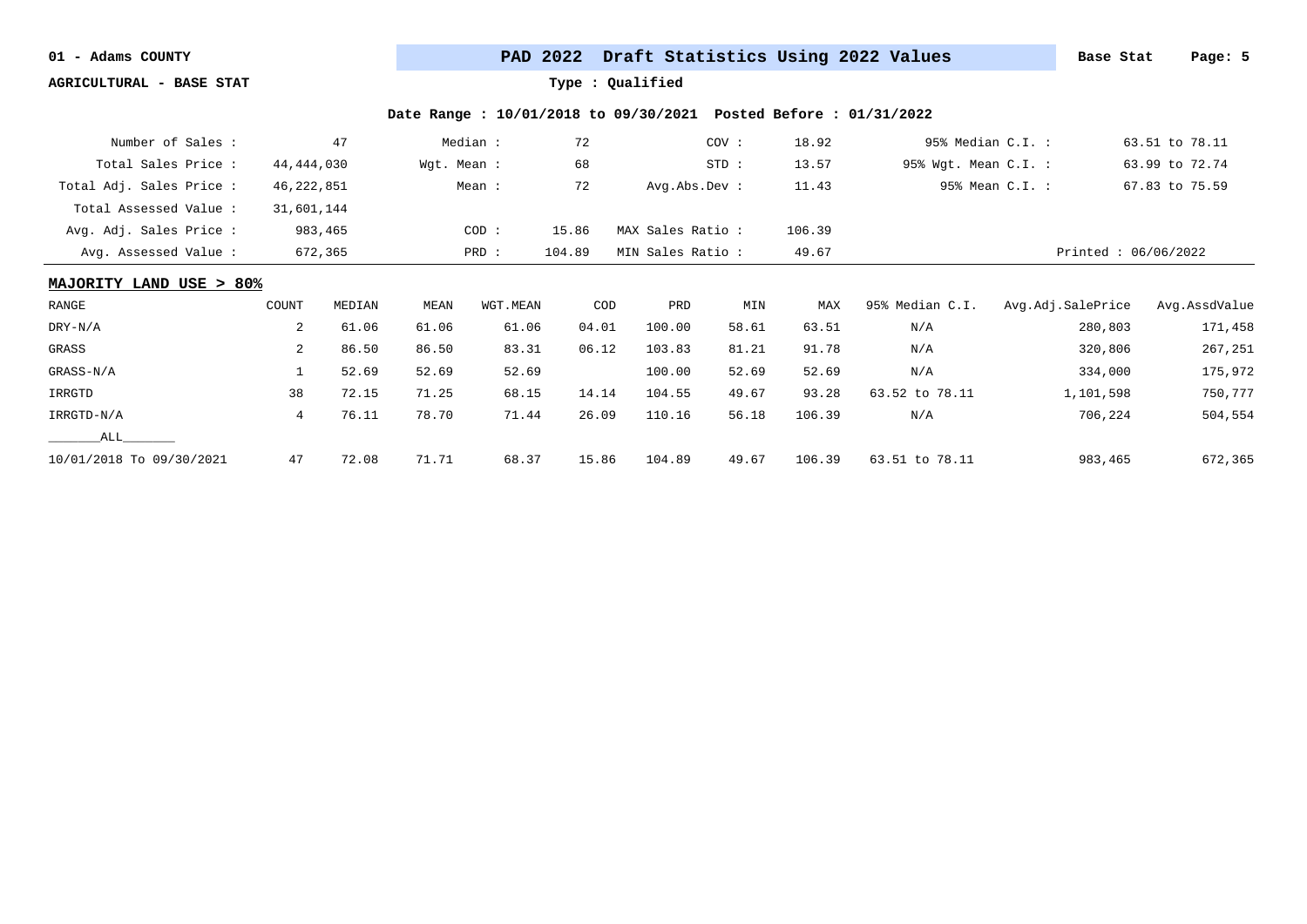| 01 |  | Adams COUNTY |
|----|--|--------------|
|----|--|--------------|

PAD 2022 Draft Statistics Using 2022 Values **Base Stat** Page: 6

**AGRICULTURAL - BASE STAT Type : Qualified**

|                               | Number of Sales :     |              | 47      |             | Median : | 72     |                   | COV:    | 18.92  |                      | 95% Median C.I. :   | 63.51 to 78.11 |
|-------------------------------|-----------------------|--------------|---------|-------------|----------|--------|-------------------|---------|--------|----------------------|---------------------|----------------|
|                               | Total Sales Price :   | 44, 444, 030 |         | Wgt. Mean : |          | 68     |                   | $STD$ : | 13.57  | 95% Wgt. Mean C.I. : |                     | 63.99 to 72.74 |
| Total Adj. Sales Price :      |                       | 46, 222, 851 |         |             | Mean :   | 72     | Avg.Abs.Dev :     |         | 11.43  |                      | 95% Mean C.I. :     | 67.83 to 75.59 |
| Total Assessed Value :        |                       | 31,601,144   |         |             |          |        |                   |         |        |                      |                     |                |
| Avg. Adj. Sales Price :       |                       |              | 983,465 |             | COD:     | 15.86  | MAX Sales Ratio : |         | 106.39 |                      |                     |                |
|                               | Avg. Assessed Value : |              | 672,365 |             | PRD :    | 104.89 | MIN Sales Ratio : |         | 49.67  |                      | Printed: 06/06/2022 |                |
| SALE PRICE *                  |                       |              |         |             |          |        |                   |         |        |                      |                     |                |
| $\ensuremath{\mathsf{RANGE}}$ |                       | COUNT        | MEDIAN  | MEAN        | WGT.MEAN | COD    | PRD               | MIN     | MAX    | 95% Median C.I.      | Avg.Adj.SalePrice   | Avg.AssdValue  |
|                               |                       |              |         |             |          |        |                   |         |        |                      |                     |                |
| _Low \$ Ranges_               |                       |              |         |             |          |        |                   |         |        |                      |                     |                |
| Less Than                     | 5,000                 |              |         |             |          |        |                   |         |        |                      |                     |                |
| Less Than                     | 15,000                |              |         |             |          |        |                   |         |        |                      |                     |                |
| Less Than                     | 30,000                |              |         |             |          |        |                   |         |        |                      |                     |                |
| __Ranges Excl. Low \$__       |                       |              |         |             |          |        |                   |         |        |                      |                     |                |
| Greater Than                  | 4,999                 | 47           | 72.08   | 71.71       | 68.37    | 15.86  | 104.89            | 49.67   | 106.39 | 63.51 to 78.11       | 983,465             | 672,365        |
| Greater Than 14,999           |                       | 47           | 72.08   | 71.71       | 68.37    | 15.86  | 104.89            | 49.67   | 106.39 | 63.51 to 78.11       | 983,465             | 672,365        |
| Greater Than 29,999           |                       | 47           | 72.08   | 71.71       | 68.37    | 15.86  | 104.89            | 49.67   | 106.39 | 63.51 to 78.11       | 983,465             | 672,365        |
| _Incremental Ranges           |                       |              |         |             |          |        |                   |         |        |                      |                     |                |
| $0$ TO                        | 4,999                 |              |         |             |          |        |                   |         |        |                      |                     |                |
| 5,000 TO                      | 14,999                |              |         |             |          |        |                   |         |        |                      |                     |                |
| 15,000 TO                     | 29,999                |              |         |             |          |        |                   |         |        |                      |                     |                |
| 30,000 TO                     | 59,999                |              |         |             |          |        |                   |         |        |                      |                     |                |
| 60,000 TO                     | 99,999                |              |         |             |          |        |                   |         |        |                      |                     |                |
| 100,000 TO                    | 149,999               | $\mathbf{1}$ | 91.78   | 91.78       | 91.78    |        | 100.00            | 91.78   | 91.78  | N/A                  | 127,500             | 117,015        |
| 150,000 TO                    | 249,999               |              |         |             |          |        |                   |         |        |                      |                     |                |
| 250,000 TO                    | 499,999               | 6            | 72.45   | 72.46       | 73.79    | 19.59  | 98.20             | 52.69   | 90.72  | 52.69 to 90.72       | 328,876             | 242,678        |
| 500,000 TO                    | 999,999               | 20           | 79.05   | 77.73       | 78.27    | 12.22  | 99.31             | 57.10   | 106.39 | 72.08 to 84.03       | 702,364             | 549,749        |
| $1,000,000 +$                 |                       | 20           | 63.83   | 64.45       | 63.29    | 12.61  | 101.83            | 49.67   | 89.64  | 56.60 to 70.89       | 1,503,741           | 951,654        |
| ALL                           |                       |              |         |             |          |        |                   |         |        |                      |                     |                |
| 10/01/2018 To 09/30/2021      |                       | 47           | 72.08   | 71.71       | 68.37    | 15.86  | 104.89            | 49.67   | 106.39 | 63.51 to 78.11       | 983,465             | 672,365        |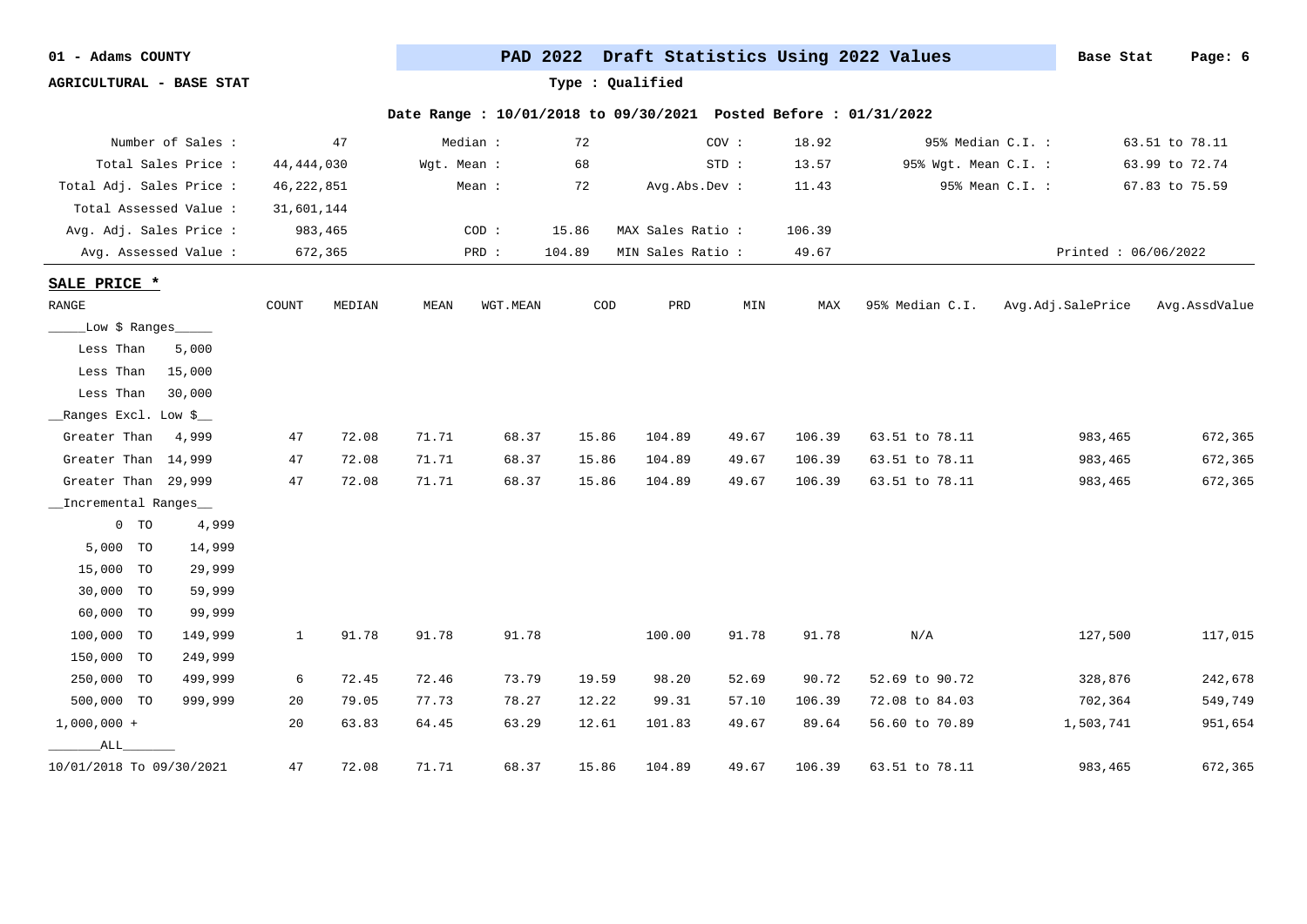| 01<br>Adams | COUNTY |
|-------------|--------|
|-------------|--------|

PAD 2022 Draft Statistics Using 2022 Values **Base Stat** Page: 7

**AGRICULTURAL - BASE STAT Type : Qualified**

| Number of Sales :        |              | 47           |             | Median : | 72             |                   | COV:           | 18.92  |                      | 95% Median C.I. :   | 63.51 to 78.11 |
|--------------------------|--------------|--------------|-------------|----------|----------------|-------------------|----------------|--------|----------------------|---------------------|----------------|
| Total Sales Price :      | 44, 444, 030 |              | Wgt. Mean : |          | 68             |                   | STD:           | 13.57  | 95% Wgt. Mean C.I. : |                     | 63.99 to 72.74 |
| Total Adj. Sales Price : | 46, 222, 851 |              |             | Mean :   | 72             | Avg.Abs.Dev :     |                | 11.43  |                      | 95% Mean C.I. :     | 67.83 to 75.59 |
| Total Assessed Value :   | 31,601,144   |              |             |          |                |                   |                |        |                      |                     |                |
| Avg. Adj. Sales Price :  |              | 983,465      |             | COD:     | 15.86          | MAX Sales Ratio : |                | 106.39 |                      |                     |                |
| Avg. Assessed Value :    |              | 672,365      |             | PRD :    | 104.89         | MIN Sales Ratio : |                | 49.67  |                      | Printed: 06/06/2022 |                |
| ASSESSED VALUE *         |              |              |             |          |                |                   |                |        |                      |                     |                |
| RANGE                    | COUNT        | MEDIAN       | MEAN        | WGT.MEAN | COD            | PRD               | $\texttt{MIN}$ | MAX    | 95% Median C.I.      | Avg.Adj.SalePrice   | Avg.AssdValue  |
| _Low \$_                 |              |              |             |          |                |                   |                |        |                      |                     |                |
| 1 TO<br>4999             |              |              |             |          |                |                   |                |        |                      |                     |                |
| 9999<br>5000 TO          |              |              |             |          |                |                   |                |        |                      |                     |                |
| _Total \$_               |              |              |             |          |                |                   |                |        |                      |                     |                |
| 1 TO<br>9999             |              |              |             |          |                |                   |                |        |                      |                     |                |
| 29999<br>10000 TO        |              |              |             |          |                |                   |                |        |                      |                     |                |
| 30000 TO<br>59999        |              |              |             |          |                |                   |                |        |                      |                     |                |
| 60000 TO<br>99999        |              |              |             |          |                |                   |                |        |                      |                     |                |
| 100000 TO<br>149999      | $\mathbf{1}$ | 91.78        | 91.78       | 91.78    |                | 100.00            | 91.78          | 91.78  | N/A                  | 127,500             | 117,015        |
| 150000 TO<br>249999      | 4            | 61.06        | 64.05       | 63.72    | 13.76          | 100.52            | 52.69          | 81.39  | N/A                  | 297,152             | 189,339        |
| 250000 TO<br>499999      | 14           | 76.64        | 74.37       | 73.04    | 12.81          | 101.82            | 57.10          | 90.72  | 61.56 to 84.03       | 561,283             | 409,963        |
| $500000 +$               | 28           | 69.63        | 70.75       | 67.44    | 16.60          | 104.91            | 49.67          | 106.39 | 61.99 to 77.14       | 1,323,171           | 892,403        |
| ALL_                     |              |              |             |          |                |                   |                |        |                      |                     |                |
| 10/01/2018 To 09/30/2021 | 47           | 72.08        | 71.71       | 68.37    | 15.86          | 104.89            | 49.67          | 106.39 | 63.51 to 78.11       | 983,465             | 672,365        |
| 95%MLU By Market Area    |              |              |             |          |                |                   |                |        |                      |                     |                |
| RANGE                    | COUNT        | $\tt MEDIAN$ | MEAN        | WGT.MEAN | $\texttt{COD}$ | PRD               | MIN            | MAX    | 95% Median C.I.      | Avg.Adj.SalePrice   | Avg.AssdValue  |
| ______Irrigated__        |              |              |             |          |                |                   |                |        |                      |                     |                |
| County                   | 14           | 78.33        | 76.38       | 73.96    | 11.39          | 103.27            | 56.60          | 93.28  | 63.09 to 84.03       | 906,143             | 670,172        |
| 4000                     | 14           | 78.33        | 76.38       | 73.96    | 11.39          | 103.27            | 56.60          | 93.28  | 63.09 to 84.03       | 906,143             | 670,172        |
| Grass                    |              |              |             |          |                |                   |                |        |                      |                     |                |
| County                   | 1            | 81.21        | 81.21       | 81.21    |                | 100.00            | 81.21          | 81.21  | N/A                  | 514,112             | 417,487        |
| 4000                     | 1            | 81.21        | 81.21       | 81.21    |                | 100.00            | 81.21          | 81.21  | N/A                  | 514,112             | 417,487        |
| ALL                      |              |              |             |          |                |                   |                |        |                      |                     |                |
| 10/01/2018 To 09/30/2021 | 47           | 72.08        | 71.71       | 68.37    | 15.86          | 104.89            | 49.67          | 106.39 | 63.51 to 78.11       | 983,465             | 672,365        |